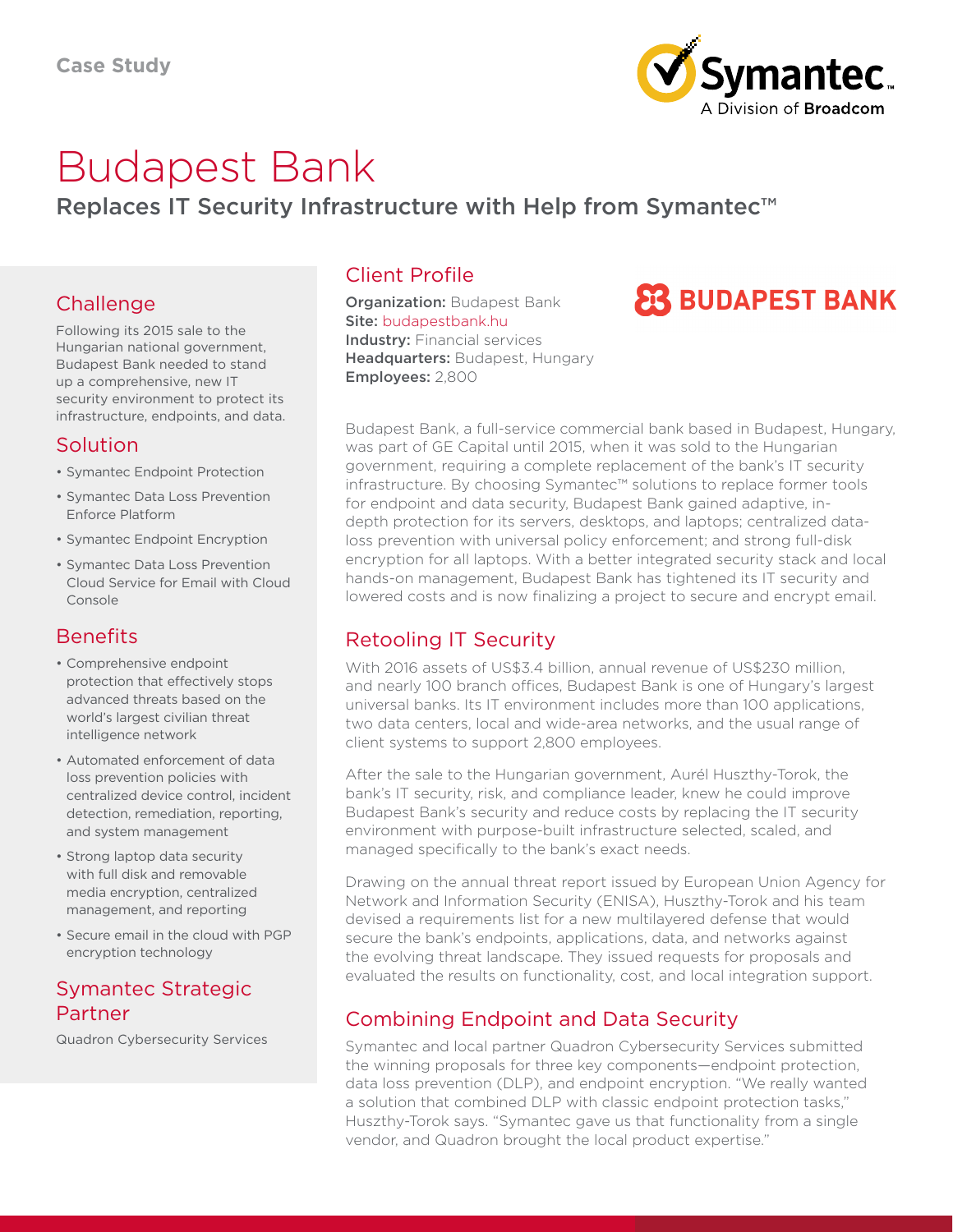#### **Case Study**

"When we heard about WannaCry, we immediately checked our reports from Symantec and other security tools to see if the vulnerability was known and the antivirus engines were up-to-date, which they were. Of course, we monitored our logs and reports a little more closely than usual, but we knew we were protected."

– Aurél Huszthy-Torok, IT Security, Risk, and Compliance Leader, Budapest Bank

For system security on all its endpoints—servers, desktops, and laptops the bank chose Symantec Endpoint Protection. "In addition to the traditional antivirus function, we use nearly every feature this solution offers," Huszthy-Torok says. "We've created location-based policies for the firewall, and we rely on its intrusion prevention, reputation-checking, and traffic-blocking capabilities. We enforce our removable media policy with the device management function, and if any malware gets through, application control lets us find and terminate its activities. It's also made us more efficient. We can easily build multiple installation packages for different assets because a single template isn't always a good fit."

The bank chose Symantec Data Loss Prevention Enforce Platform for its combination of automated data policy enforcement, centralized detection, incident remediation, reporting, and system management. Now the security team can define data policies once and apply them across network storage and endpoints. The platform monitors outgoing email and will, for example, allow a customer to receive a bank statement if there is only one customer account number in the message. But if the message contains multiple files of protected data, it will flag the message and issue an alert.

Because the bank's network proxy provides Secure Sockets Layer (SSL) decryption, the DLP platform can also inspect internet data, even if it's encrypted. "Now we can block uploads to personal network shares and see what data is entered in online services like Google Translate," Huszthy-Torok says. "Of course, we block most such services except for employees with a legitimate need, and we block the use of peripheral storage devices."

To secure the data on its 1,100 laptops, the bank also deploys Symantec Endpoint Encryption, which combines strong full disk and removable media encryption with centralized management and reporting. "We encrypt all of our laptops," Huszthy-Torok says. "We can afford to replace a lost or stolen machine if we have to, but we can't afford to lose that data."

#### Surviving WannaCry

Budapest Bank's new IT security infrastructure is a multilayered, multivendor security environment that has already proven remarkably agile and robust. When the WannaCry ransomware outbreak struck suddenly in May 2017, encrypting hundreds of thousands of systems worldwide and holding them for ransom, the bank's systems were saved by Symantec Endpoint Protection, which draws upon the world's largest civilian threat intelligence network. "When we heard about WannaCry, we immediately checked our reports from Symantec and other security tools to see if the vulnerability was known and the antivirus engines were up-to-date, which they were," Huszthy-Torok says. "Of course, we monitored our logs and reports a little more closely than usual, but we knew we were protected." Not one of the bank's systems with Symantec Endpoint Protection was infected by the WannaCry virus.

Symantec endpoint security solutions also helped the bank manage a recent zero-day incident. "The attack vector was a phishing email, and it was an hour or two before we realized what had happened," Huszthy-Torok says. "We isolated the affected machines, deleted the suspect email, and uploaded the sample into the Symantec portal. In a half hour, all of our antivirus engines had been updated with the new signatures and all further infections were stopped."